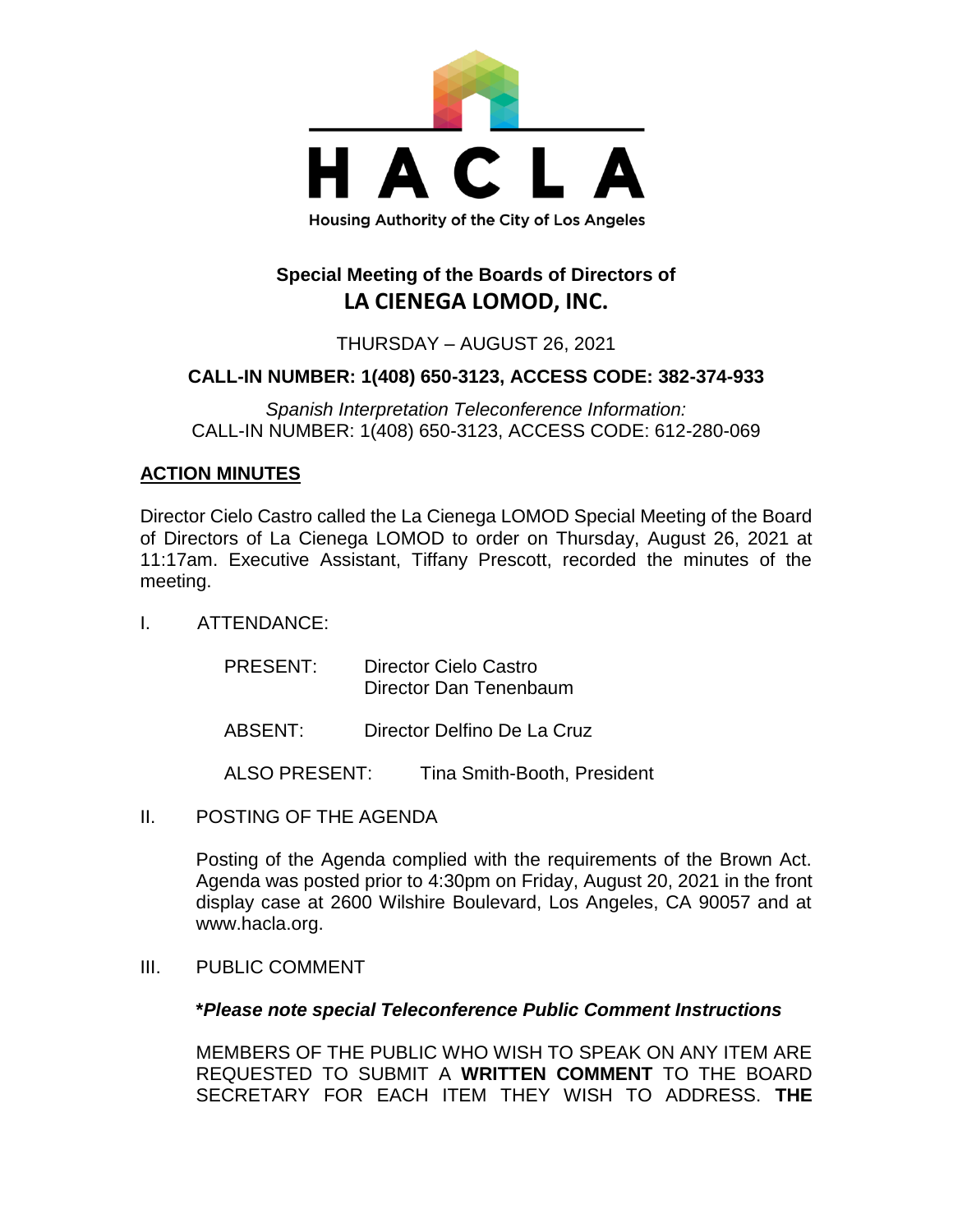**DEADLINE FOR WRITTEN COMMENTS IS WEDNESDAY, AUGUST 25, 2021 AT 12:00PM. ALL WRITTEN COMMENTS SHOULD BE SUBMITTED VIA EMAIL TO [TIFFANY.PRESCOTT@HACLA.ORG.](mailto:TIFFANY.PRESCOTT@HACLA.ORG) PLEASE MAKE SURE EMAIL INCLUDES NAME, AGENDA ITEM NUMBER, AND ADDRESS/ORGANIZATION FOR WHOM YOU REPRESENT. WE ALSO ASK THAT ALL COMMENTS BE LIMITED TO 500 WORDS OR LESS.** THE SECRETARY WILL PROVIDE ALL WRITTEN COMMENTS TO THE BOARD FOR REVIEW PRIOR TO THE AUGUST 26, 2021 LA CIENEGA LOMOD BOD MEETING. THE SECRETARY WILL ALSO READ EACH PUBLIC COMMENT INTO THE RECORD AT THE TIME THE ITEM IS CONSIDERED.

THE PURPOSE OF PUBLIC COMMENT IS TO ALLOW THE PUBLIC TO ADDRESS THE BOARD AND THE BOARD IS INTERESTED IN HEARING FROM MEMBERS OF THE PUBLIC, STAKEHOLDERS AND INTERESTED PARTIES. HOWEVER, SPEAKERS ARE ASKED TO EXERCISE COURTESY AND CONSIDER THE RIGHTS OF OTHER SPEAKERS BY ADHERING TO THE SPECIAL TELECONFERENCE PUBLIC COMMENT INSTRUCTIONS AND IF POSSIBLE REFRAIN FROM UNNECESSARY REPETITION IN THEIR COMMENTS.

#### IV. BOARD BUSINESS ITEMS

1. Proposed Resolution Authorizing La Cienega LOMOD, Inc. on its Own Behalf, or in its Capacity as the Sole Member of a To-Be-Formed Single Purpose Entity, to Enter Into Rose Hill Courts II Housing Partners, L.P. as the Managing General Partner, and Authorizing and Approving the Execution by the President, or Her Designee, of the First Amended and Restated Limited Partnership Agreement and Related Documents and Agreements and the Undertaking of Various Actions in Connection **Therewith** 

Purpose: Approve and adopt the Resolution authorizing the President of La Cienega LOMOD, Inc., a California nonprofit public benefit corporation ("La Cienega") on its own behalf or in its capacity as the sole member of a to-be-formed single purpose entity tentatively named LOMOD RHC II, LLC ("LOMOD/RHC II"), to enter into Rose Hill Courts II Housing Partners, L.P. as the Managing General Partner by executing a First Amended and Restated Limited Partnership Agreement ("Amended LPA") for the Rose Hill Courts Phase II Project (the "Project" or the "Development"). Inclusion of La Cienega or LOMOD/RHC II into the Partnership prior to making an application for the State of California's Housing and Community Development Department's July 2021 Round 4 Multifamily Housing Program ("MHP") Notice of Funding Availability ("NOFA") is needed in order to give a competitive advantage to the Partnership's application for funding in an amount up to \$20.0 Million.

Contact: Tina Smith-Booth, President